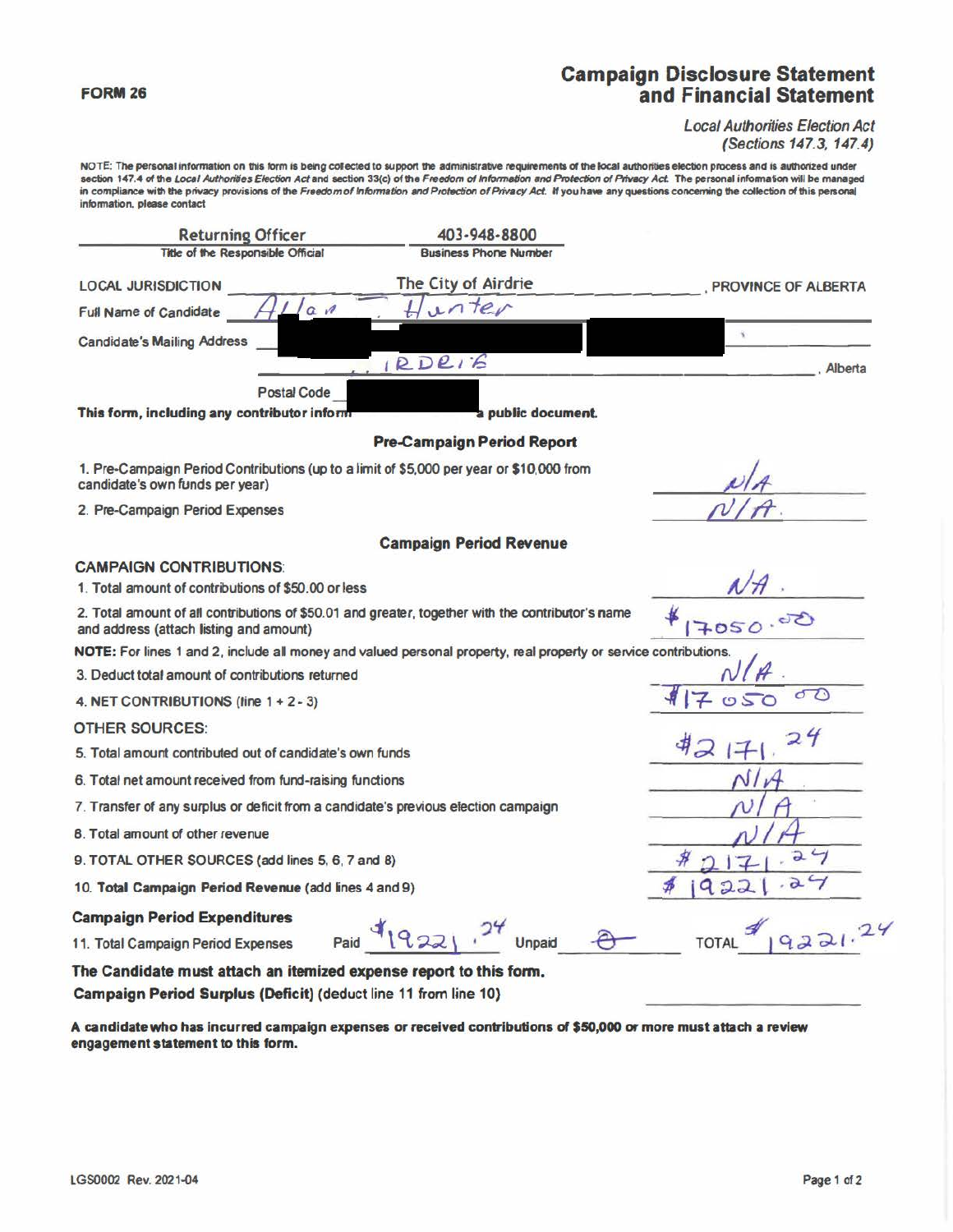## **ATTESTATION OF CANDIDATE**

This is to certify that to the best of my knowledge this document and all attachments accurately reflect the information required under section 147.4 of the Local Authorities Election Act.

 $202$ Date yyyy mm-dd

Forward the signed original of this document to the address of the local jurisdiction in which the candidate was nominated for election.

**IT IS AN OFFENCE TO FILE A FALSE STATEMENT**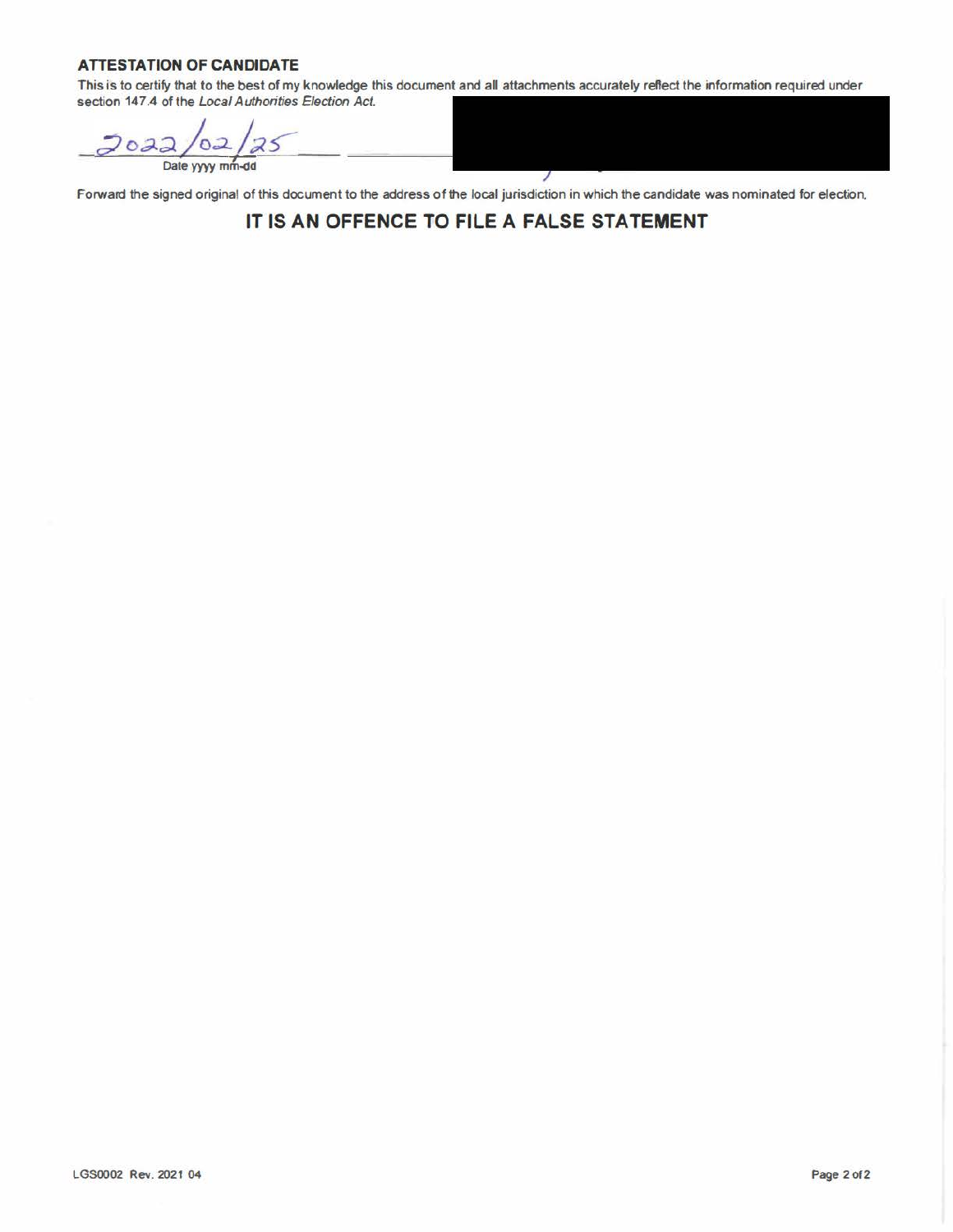Campaign Contributions to Allan Hunter For Mayor 2021

|              | Blanchard R. Calgary. Ab. | \$1000.00 |
|--------------|---------------------------|-----------|
| Dhanni F     | Calgary Ab.               | \$1500.00 |
| Dennis J.    | Calgary Ab.               | \$250.00  |
| Jamal Z.     | Calgary Ab.               | \$2500.00 |
| Johal G.     | Airdire Ab.               | \$500.00  |
| Kamis A.     | Calgary Ab.               | \$1000.00 |
| Kamis S.     | Calgary Ab.               | \$1000.00 |
| Marr M.      | Airdrie Ab.               | \$500.00  |
| Lesthino P.  | Chestermere Ab.           | \$1500.00 |
| Poulos N.    | Rockyview Ab.             | \$2500.00 |
| Sikora S.    | Calgary Ab.               | \$1000.00 |
| Slisko T.    | Chestermere Ab.           | \$1000.00 |
| Ton Li Gong  | Rockyview Ab.             | \$2500.00 |
| Triconic. D. | Chestermere Ab.           | \$300.00  |

Total Cont. \$17050.00